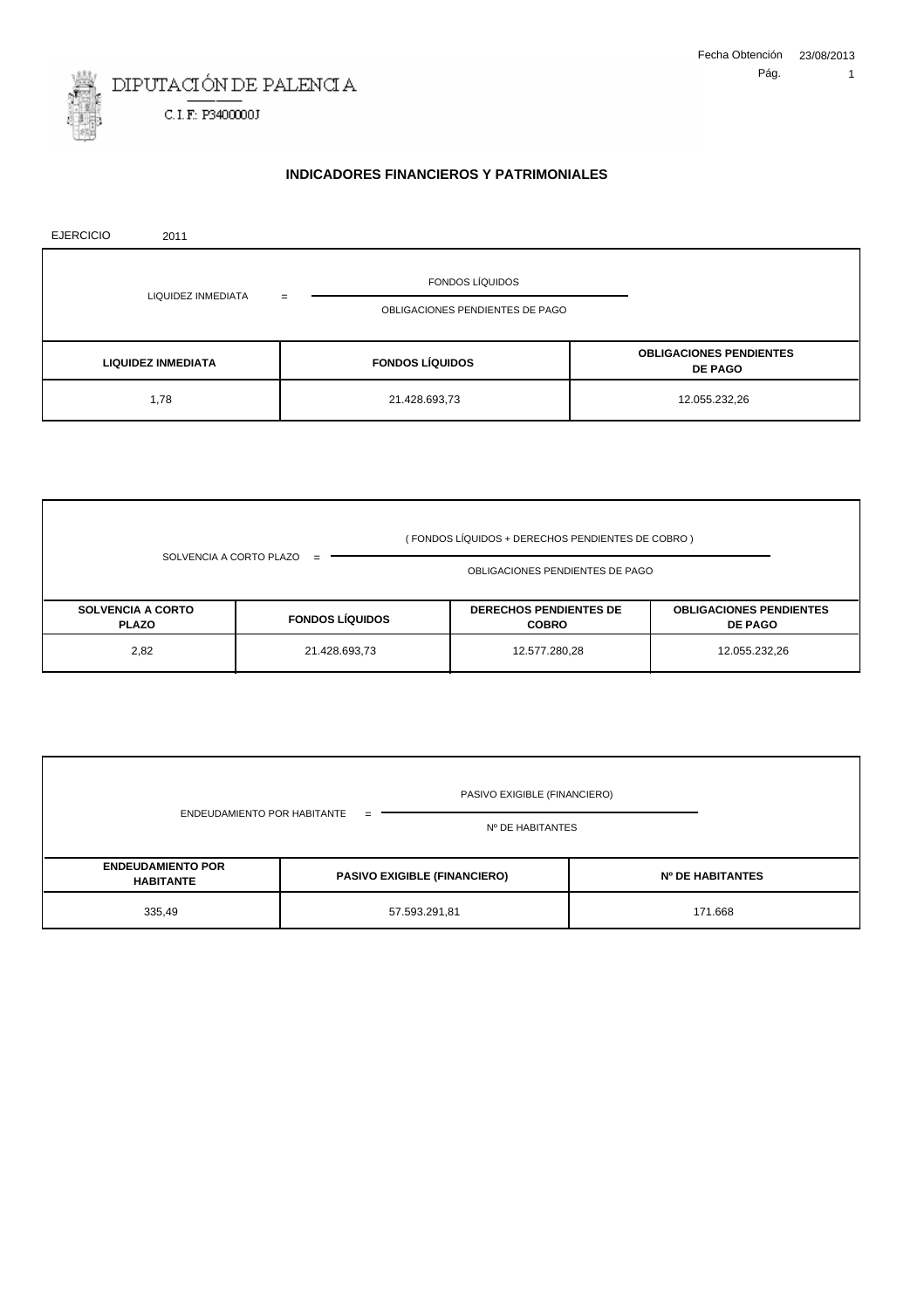EJERCICIO 2011



## **INDICADORES PRESUPUESTARIOS**

#### **DEL PRESUPUESTO CORRIENTE**

| EJECUCIÓN DEL PRESUPUESTO DE GASTOS<br>CRÉDITOS DEFINITIVOS<br>OBLIGACIONES RECONOCIDAS NETAS<br>$\overline{\phantom{a}}$ |                                |                      |  |
|---------------------------------------------------------------------------------------------------------------------------|--------------------------------|----------------------|--|
| EJECUCIÓN DEL PRESUPUESTO DE<br><b>GASTOS</b>                                                                             | OBLIGACIONES RECONOCIDAS NETAS | CRÉDITOS DEFINITIVOS |  |
| 0.71                                                                                                                      | 70.023.359,95                  | 98.551.070,10        |  |

|                      | REALIZACIÓN DE PAGOS<br>PAGOS LÍQUIDOS<br>$=$ |               | OBLIGACIONES RECONOCIDAS NETAS |
|----------------------|-----------------------------------------------|---------------|--------------------------------|
| REALIZACIÓN DE PAGOS | PAGOS LÍQUIDOS                                |               | OBLIGACIONES RECONOCIDAS NETAS |
| 0,84                 |                                               | 58.962.830,84 | 70.023.359,95                  |

| OBLIGACIONES RECONOCIDAS NETAS<br><b>GASTO POR HABITANTE</b><br>Nº DE HABITANTES<br>$=$ |                                |                  |
|-----------------------------------------------------------------------------------------|--------------------------------|------------------|
| <b>GASTO POR HABITANTE</b>                                                              | OBLIGACIONES RECONOCIDAS NETAS | Nº DE HABITANTES |
| 407,90                                                                                  | 70.023.359,95                  | 171.668          |

| OBLIGACIONES RECONOCIDAS NETAS (Cap. VI y VII)<br>INVERSION POR HABITANTE<br>Nº DE HABITANTES<br>$=$ |                                                |                  |
|------------------------------------------------------------------------------------------------------|------------------------------------------------|------------------|
| INVERSION POR HABITANTE                                                                              | OBLIGACIONES RECONOCIDAS NETAS (Cap. VI y VII) | Nº DE HABITANTES |
| 117.15                                                                                               | 20.110.378,30                                  | 171.668          |

| ESFUERZO INVERSOR<br>$\overline{\phantom{0}}$ | OBLIGACIONES RECONOCIDAS NETAS (Cap. VI y VII) | OBLIGACIONES RECONOCIDAS NETAS |
|-----------------------------------------------|------------------------------------------------|--------------------------------|
| <b>ESFUERZO INVERSOR</b>                      | OBLIGACIONES RECONOCIDAS NETAS (Cap. VI y VII) | OBLIGACIONES RECONOCIDAS NETAS |
| 0,29                                          | 20.110.378.30                                  | 70.023.359.95                  |

| PERIODO MEDIO DE PAGO | $=$ 365 $\star$ (OBLIGACIONES PENDIENTES DE PAGO (Cap. II y VI) | OBLIGACIONES RECONOCIDAS NETAS (Cap. II y VI) |
|-----------------------|-----------------------------------------------------------------|-----------------------------------------------|
| PERIODO MEDIO DE PAGO | OBLIGACIONES PENDIENTES DE PAGO (Cap. II y VI)                  | OBLIGACIONES RECONOCIDAS NETAS (Cap. II y VI) |
| 59,08                 | 4.480.580.13                                                    | 27.682.793,54                                 |

| EJECUCIÓN DEL PRESUPUESTO DE INGRESOS<br>DERECHOS RECONOCIDOS NETOS<br>PREVISIONES DEFINITIVAS<br>$=$ |               |                         |  |
|-------------------------------------------------------------------------------------------------------|---------------|-------------------------|--|
| EJECUCIÓN DEL PRESUPUESTO DE<br>DERECHOS RECONOCIDOS NETOS<br><b>INGRESOS</b>                         |               | PREVISIONES DEFINITIVAS |  |
| 0,64                                                                                                  | 62.961.707.42 | 98.551.070,10           |  |

|                       | REALIZACIÓN DE COBROS<br>RECAUDACIÓN NETA<br>$=$ | DERECHOS RECONOCIDOS NETOS |
|-----------------------|--------------------------------------------------|----------------------------|
| REALIZACIÓN DE COBROS | RECAUDACIÓN NETA                                 | DERECHOS RECONOCIDOS NETOS |
| 0.83                  | 52.004.000,72                                    | 62.961.707.42              |